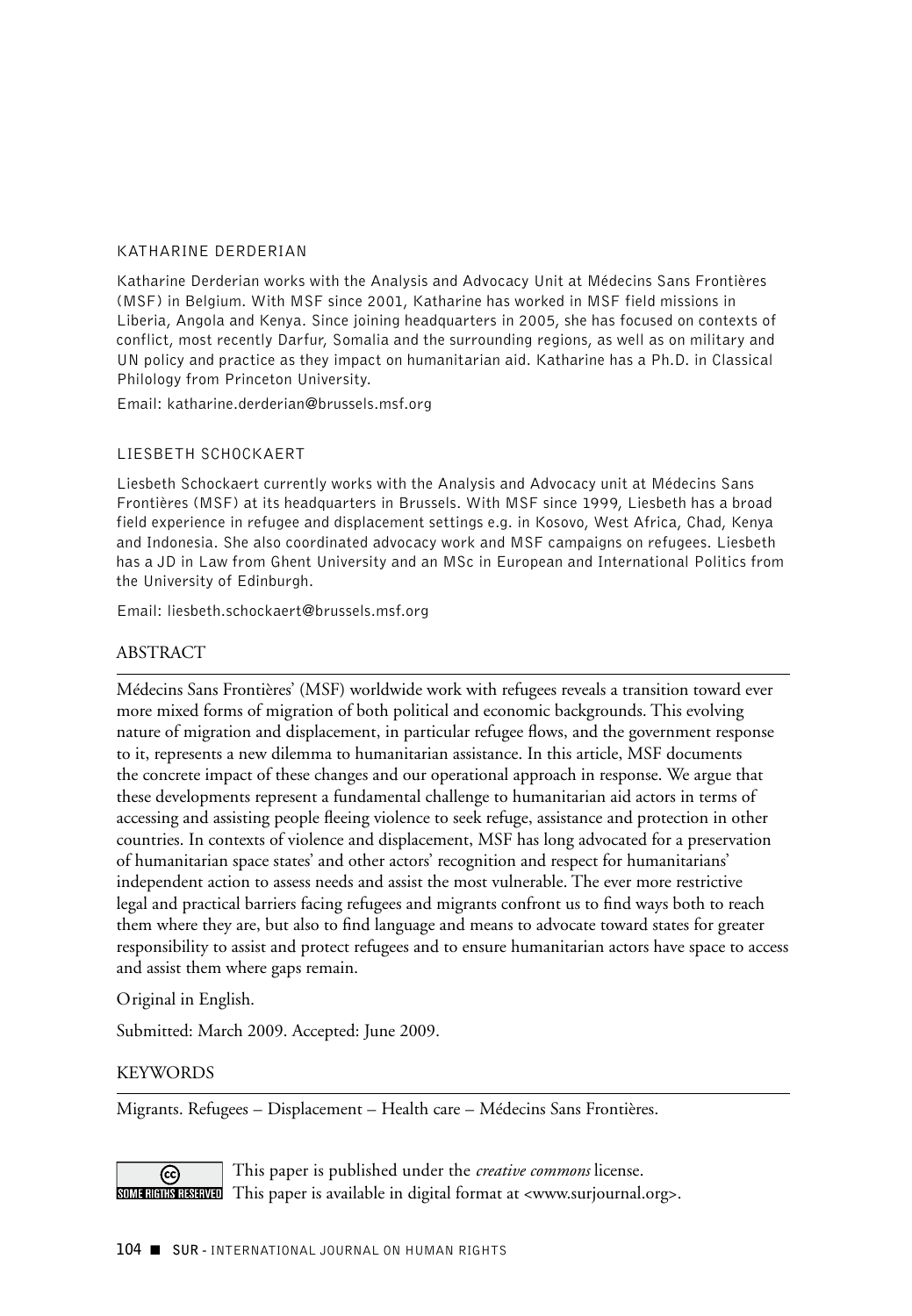# **Responding to "Mixed" Migration Flows: A Humanitarian Perspective**

Katharine Derderian and Liesbeth Schockaert

Médecins Sans Frontières' (MSF) worldwide work with refugees reveals a transition toward ever more mixed forms of migration of both political and economic backgrounds. "Mixed flows" of displaced people might suggest population movements including both people fleeing political persecution or violence and people migrating for economic reasons. Yet in many cases, these distinctions remain blurred as people seeking refuge from conflict and oppressive regimes likewise seek jobs and economic opportunities in order to survive.<sup>1</sup> The terminology and the distinction between "political" refugees and "economic" migrants remain fundamentally artificial constructs.

At the same time, MSF witnesses the weakening and/or lack of direct applicability of refugee law to those fleeing persecution and violence but unseen or intentionally ignored, within such mixed flows – leading to real and worrying impact on their lives and health.

The changing nature of government response to migration and displacement, in particular refugee flows, represents a fundamental new challenge to humanitarian assistance. In this article, MSF documents the concrete impact of these changes and our evolving operational approach in response.

We argue that these profound changes represent a fundamental challenge to humanitarian aid actors in terms of accessing and assisting people fleeing violence to seek refuge, assistance and protection in other countries. It is paramount for humanitarian actors to re-consider the governments' changing responses to population movements today in order to re-define and re-gain humanitarian space to independently access and assist those fleeing from violence.

*Notes to this text start on page 114.*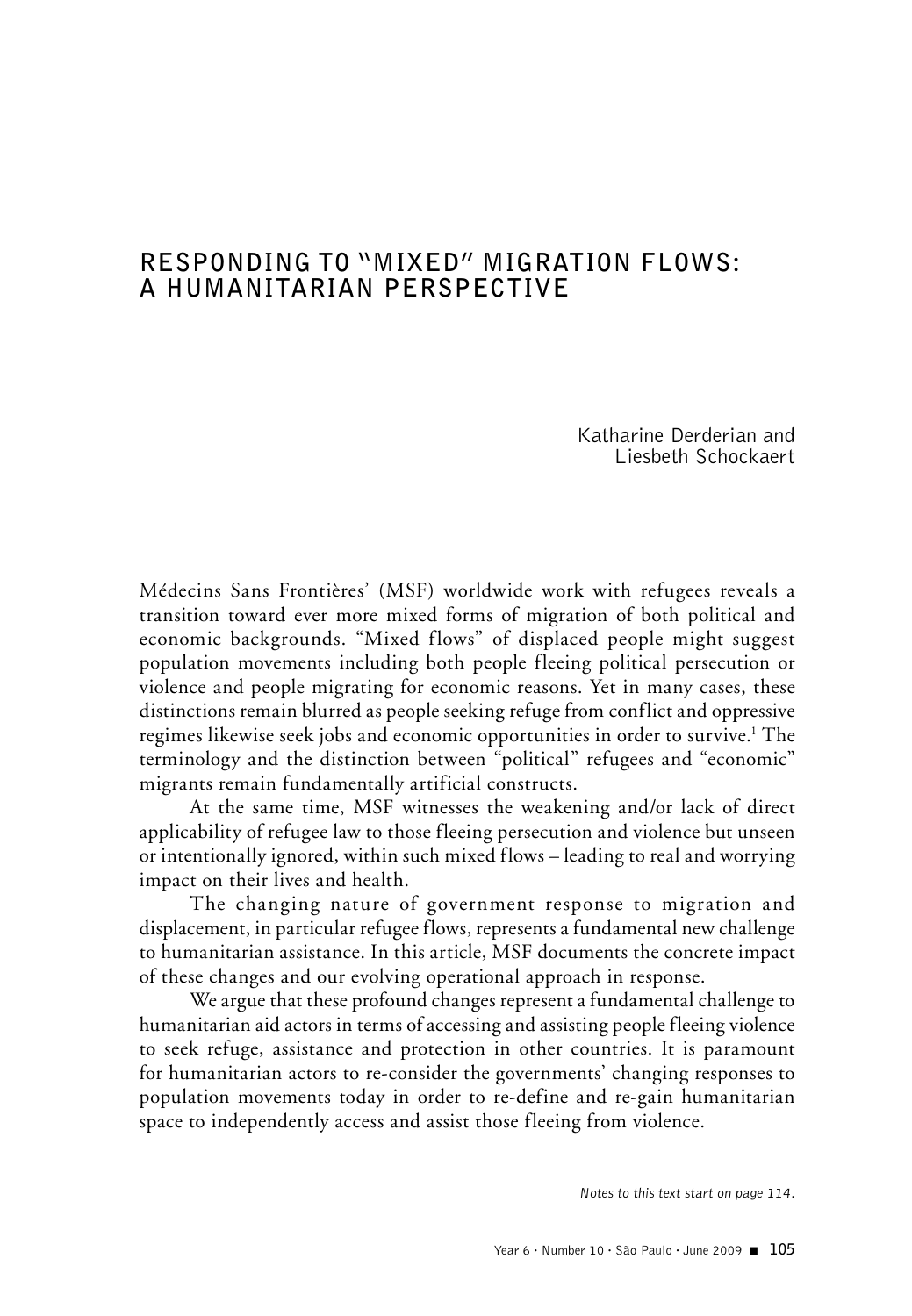### **1. Background: MSF response to refugees in changing contexts**

Founded in 1971, MSF has a long history of assistance to refugees, with or without legally recognised refugee status. Starting with some of its first large-scale projects assisting Cambodian refugees in Thailand in 1975 and Salvadoran refugees in Honduras in 1980 (MSF, 2003a), MSF responded in many of the major refugee crises worldwide in the following decades, including assistance to Rwandan refugees in camps in Zaire, Somalis in camps in Kenya, Afghans in Pakistan and Iran, Darfur refugees in Chad, to name a few. In addition to its operations, MSF also continuously informed public opinion about the precarious situation of refugees and its own humanitarian work in refugee camps.<sup>2</sup>

Today, *de facto*, authorities in host countries as well as some international agencies and donors frown on the development of new refugee camps due to misplaced concern about potentially protracted refugee situations (UNITED NATIONS HIGH COMMISSIONER FOR REFUGEES [UNHCR], 2006; PONT, 2006)<sup>3</sup> with camps acting as a pull factor for additional influxes and about refugee "dependency" on relief in such settings where local integration may remain impossible.<sup>4</sup> In reality, protracted refugee situations are more the combined result of the prevailing situations in the country of origin, the policy responses of the country of asylum and the lack of sufficient donor government engagement in these situations (LOESCHER; MILNER, 2006).

As a result of these ground-level political realities, refugees often no longer receive assistance in camps, but have to move on to urban settings where they live in hiding and try to survive in the informal sector. Urban refugees experience the same protracted refugee situations – just not in camps. As a result, they remain more vulnerable both in terms of mental health, due to stress and continuous fear of deportation and in terms of physical health provoked by poor living conditions and a lack of access to basic services including health care.

Unrecognised refugees and undocumented migrants in urban settings often lack protection and become targets for xenophobic and other violence, as we have recently witnessed on a large scale in South Africa (MSF, 2008d) and in specific incidents in other contexts. In Malaysia, of 248 incidents of violence recorded by MSF, 26% were committed by ordinary Malaysians against undocumented migrants and refugees living in their midst. These abuses were met with impunity because refugees and undocumented migrants were too scared to assert their basic rights or to pursue legal action. Reporting incidents to the Malaysian police would not have benefited refugees and migrants as they would face charges of being "illegal" (MSF, 2007d).

The last ten years have seen ever more restrictive refugee policies in host countries worldwide, as well as at the regional level of neighbouring countries where refugees might seek protection. Refugees enjoy several far-reaching rights enshrined in the 1951 Refugee Convention and elsewhere in international law (the definition of a refugee itself was enlarged on a regional basis by the 1969 Convention of the Organization of African Unity [OUA] and the 1984 Cartagena Declaration). These rights include the right to cross borders to seek asylum in other countries; the right to apply for asylum and to enjoy at least temporary protection if return to the country of origin involves danger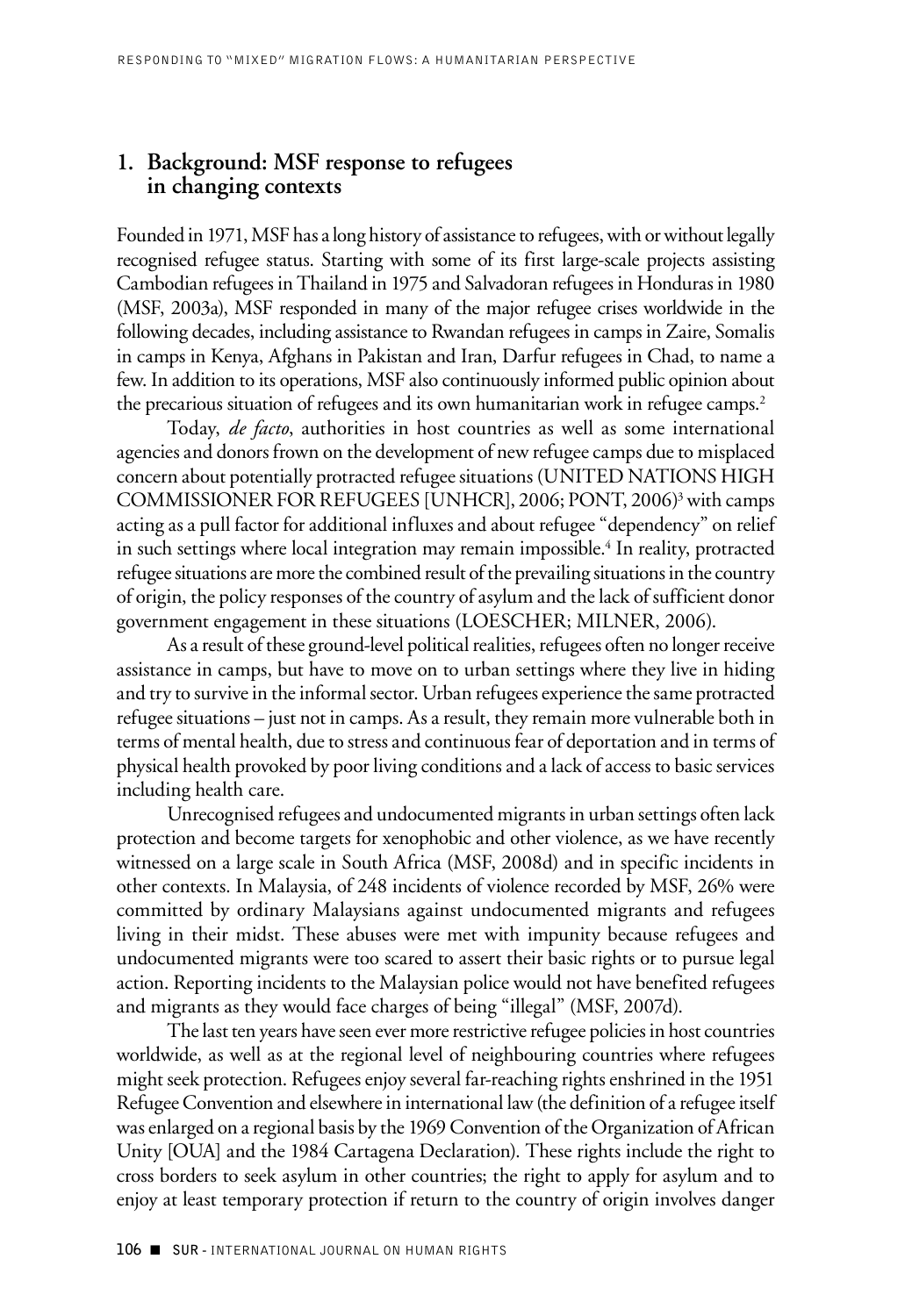to life and limb; and the right to be free of forcible repatriation (*refoulement*). Yet, these rights have been interpreted in ever more restrictive ways, including by closure of borders by states and belligerents and politically targeted use of in-country humanitarian aid.

These policies and practices have resulted in a change in patterns of flight from violence and conflict – ever more internally displaced people (IDPs), urban refugees, "mixed" flows of refugees, migrants and *sans papiers*.

The past years have seen an overall increase in internally displaced people to 24.5 million people worldwide at the beginning of 2007. Even with the looser legal and operational framework to assist IDPs in their own country (not to mention often absent measures toward protection), MSF has been able to be present to assist and advocate in the interest of the displaced in many of the large-scale IDP crises including in Angola, Sudan, Afghanistan, Colombia, DRC, and Liberia.

As a result of ever more restricted policies and gaps in assistance towards asylum seekers and undocumented migrants, MSF increasingly launched operations in host countries since the late 1990s, in parallel with assistance to refugees and displaced in their own regions. Initially, these efforts focused on European settings (Belgium, France, Spain, Italy, Sweden, Greece etc.), but have more recently been enlarged to recognize analogous situations in prosperous countries of the South, including South Africa, Malaysia, Thailand and transit countries such as Morocco and Yemen (MSF, 2005a; 2008a; 2007d).

These relatively new MSF operations treat a symptom of globalisation, which enables increasing international flows of goods, capital and services, but not always of persons – especially not refugees. Ever stricter legal interpretations in the status definition of refugees,<sup>5</sup> as well as concrete obstacles blocking their access to legal status and basic services – such as medical care – render refugees and migrants vulnerable at every step of their journey.

As a humanitarian organization, MSF provides medical care to these mixed migrant and refugee populations without regard to patients' legal status, as for MSF there is no concept of "illegal people" or "illegal patients". MSF interventions are a response to human beings in need of assistance. While MSF teams generally treat newly arriving refugees and migrants, rejected asylum seekers and *sans-papiers* (undocumented migrants), the primary criterion for MSF is humanitarian need – responding to a lack of access to basic medical care, as well as to often appalling living conditions and abuses impacting on people's physical and mental health. In an approach often not unlike those found in refugees' regions of origin, MSF teams in such project provide first aid and medical screening, facilitate access to national health care services and tackle psychological consequences related to their flight and situation of distress in the receiving country. MSF also denounces and points out to the host governments the gaps in assistance for asylum seekers and undocumented migrants and the inhumane manner in which many are treated in order to improve their situation.

In Malta<sup>6</sup> and the Italian island of Lampedusa,<sup>7</sup> Somalis, Ethiopians, Nigerians and others wash ashore in unsafe boats. They cross the Mediterranean Sea in dangerous conditions, in overcrowded, flimsy dinghies and boats, with little food on board. They stay at sea for many days and nights, exposed to extreme conditions and at the mercy of the wind and waves. The often life-threatening conditions of the journey are a traumatic experience in themselves. New arrivals often require immediate care for shock, dehydration,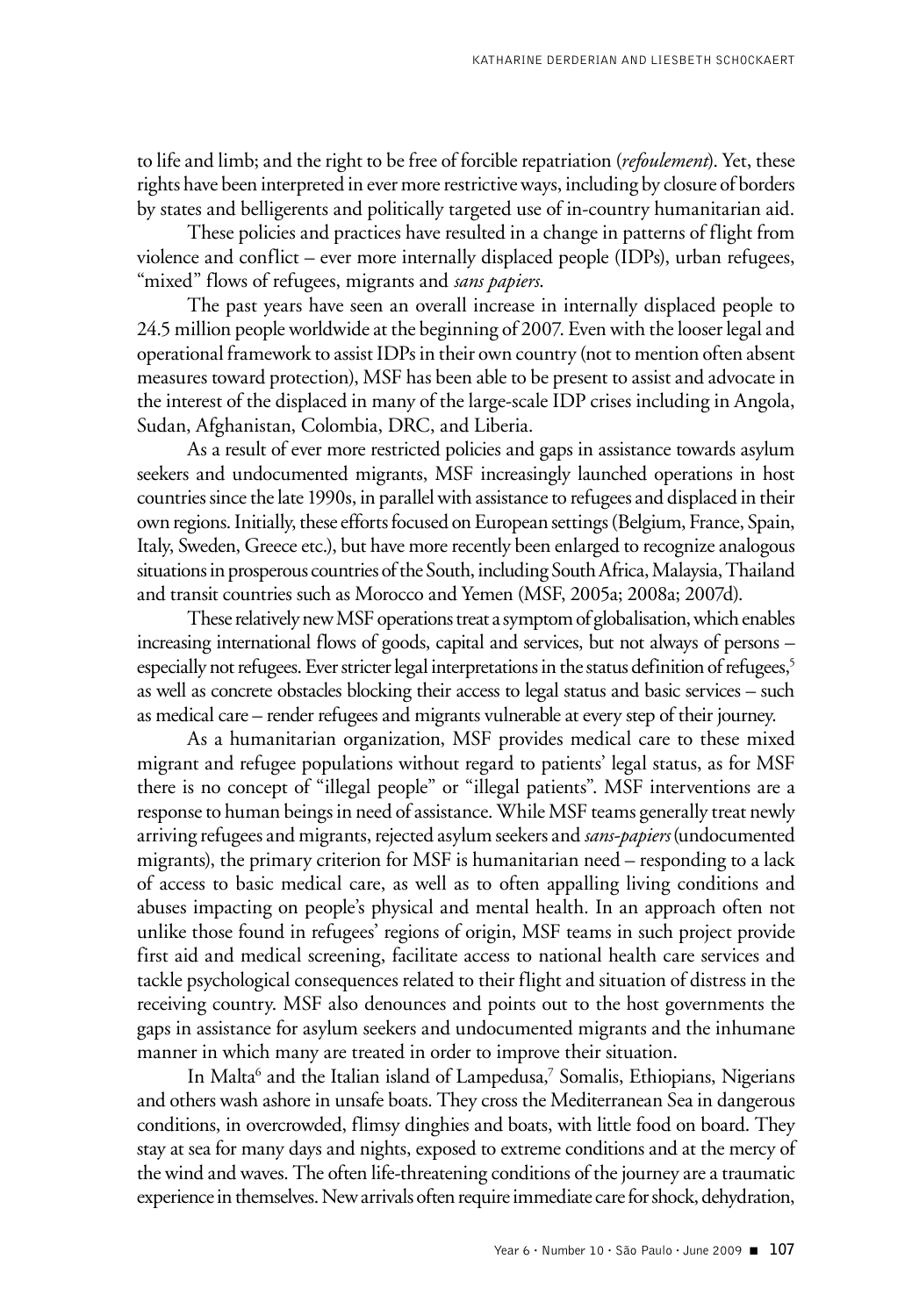hypothermia, skin burns or other physical injuries sustained during their travels. Due to the lack of adequate assistance by the local authorities, humanitarian presence is needed on Europe's shores. MSF provides access to health care and emergency medical assistance at landing points, while also advocating for increased government involvement to assist and protect new arrivals by guaranteeing access to asylum procedures.

In Yemen, Somalis and Ethiopians arrive after risking their lives to escape from conflict and extreme poverty. Both the sea crossing from the Horn of Africa and the landing on the Yemeni coast itself are very dangerous. To avoid being caught by the Yemeni military, many boats arrive at night and smugglers force passengers to jump into deep water far from the shore. As a result, many people drown as they cannot swim and/or can not move because of numbness in their limbs. Many of these people told MSF that they were aware of the risks, but had no choice other than this survival strategy to escape from violence and destitution.

In Mytilini, Greece, MSF visits to the local detention centres revealed the desperate living conditions of refugees and migrants, many of whom had fled war, persecution, hunger and extreme hardship in Afghanistan, Somalia or Palestine. MSF's emergency intervention focuses on improving the living conditions and infrastructure at these centers and providing primary health care and psychological support.

In Musina, South Africa (MSF, 2008b; 2008c), MSF medical activities centre on a community of Zimbabweans who fled desperate conditions in their home country only to face a lack of assistance, along with the threats and violence connected with the border crossing, police raids in areas where Zimbabweans seek refuge, and the constant menace of arrest and deportation. MSF has documented similar situations in Yemen, Morocco, and elsewhere (MSF, 2005b; 2008e).

In Thailand, Rohingyas arrive weak and traumatised. Persecuted in Burma and often fleeing horrible camp conditions in Bangladesh, they seek a safe heaven in Malaysia after transiting through Thailand. Those who make the journey to Thailand find their suffering far from over, as detention, deportation or life in overcrowded and unsanitary refugee camps awaits them. MSF monitors their situation and assists them in their access to health care, in both detention centres and open settings.

Where does the problem lie? For those refugees who do knock on the doors of states, the reaction is alarming. In response to worldwide movements of refugees and migrants, states have increasingly advanced and implemented a wide range of restrictive policies. Recent policies include stricter border controls and interception measures preventing irregular entries,<sup>8</sup> restrictive interpretations of refugee law, and deterrence measures like the use of detention centres and limits in access to basic services including health care. The real consequences of these policies cannot be understated. They have a direct impact on the health of new arrivals and people who become destitute during their stay.

## **2. Concrete impact of restrictive refugee and migration policies**

Restrictive interpretations of refugee law leave people in a legal limbo resulting in a constant fear of deportation. Not only can States argue to return refugees to "safe third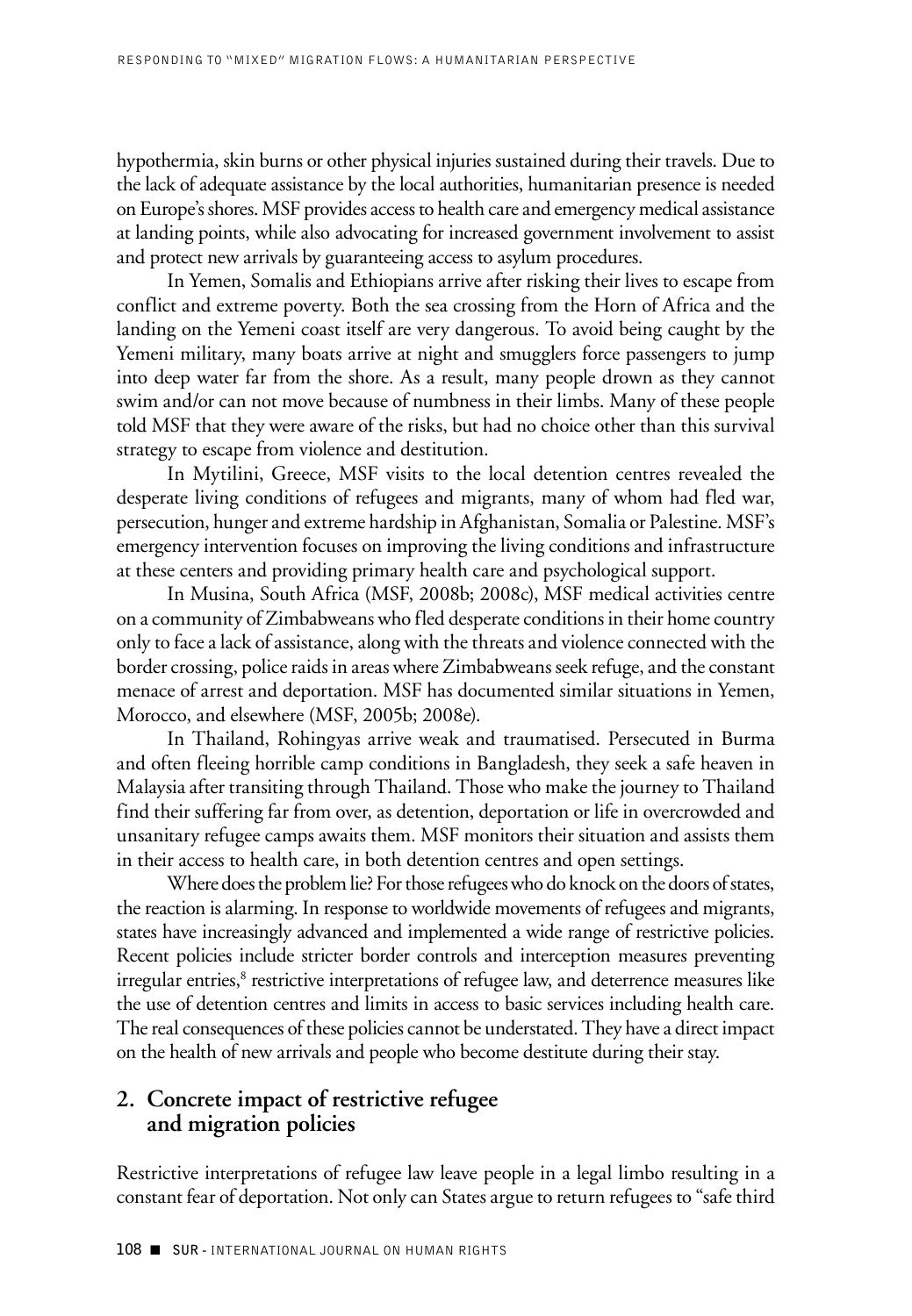countries" through which they have transited, or argue that their country of origin is either entirely safe, or that refugees might enjoy an "internal flight alternative" to seek safety elsewhere inside their own country rather than refugee status abroad. As a result of these strict interpretations, only 0.03% of the asylum seekers in Greece are being granted protection (HUMAN RIGHTS WATCH [HRW], 2008). In South Africa, during the first quarter of 2008, more than 10,000 Zimbabweans applied for asylum, of which only 19 were granted refugee status.

This in itself then directly leads to barriers to access medical care: either people are not legally entitled to full access to health care or fear deportation when seeking medical care. Zimbabweans in South Africa live in a constant state of fear that they will be deported. Although the South African constitution theoretically guarantees access to health care and other essential services to all those who live in the country, this policy is not always respected, and the fear for deportation – and more recently xenophobic violence – keeps many Zimbabweans from accessing health care.

Such restrictive readings of international law, combined with legal migration stops have also contributed to ever more mixed migration flows. Diverse migrants -- voluntary or forced migrants – and refugees may all find themselves forced to flee and stay in other countries outside any legal framework, as opportunities for regular migration are limited or even non-existent in host countries.

Refugees may lack information, legal aid or other assistance to enable their access to asylum procedures and so end up without legal status and the rights connected with it. In Italy, MSF witnessed the expulsion of 300 people to Libya who had not been informed and/or had not had the chance to request asylum. MSF has witnessed similar situations with Zimbabweans in South Africa, Rohingyas in Thailand and sub-Saharan African refugees in Morocco. At the same time, *in situ* or diplomatic asylum is often refused, as MSF witnessed in Zimbabwe in 2008, as hundreds of people were denied asylum and ejected from the South African Embassy in Harare, into the hands of the national authorities.

Such situations are in clear violation of international legal obligations to provide access to legal procedures, including asylum for refugees. These situations could also constitute a breach of the key principle of non-*refoulement*,<sup>9</sup> which represents the practical defence of an individual's right not to be forcibly returned to a country where s/he is in danger. The principle of *non-refoulement* establishes that any individual who enters another state's territory, even illegally, has the right to submit a request for asylum and have his/her case heard. It is of primordial importance that people have access to asylum procedures upon arrival.

Despite the lack of options at home and abroad, virtually every major humanitarian crisis in sub-Saharan Africa has sent people fleeing to Europe from violence-affected regions, as seen in specific influxes through our projects around the Mediterranean Sea. As a result of conflict in regions of origin, MSF teams witnessed Liberians arriving in 2003 and South Sudanese in 2004 and 2005 (MSF, 2003b) while in 2008, 30% of MSF consultations in our project in Italy were sought by people who had fled from the Horn of Africa as fighting in the region intensified.

Often repeated border controls and deportations – at times involving violence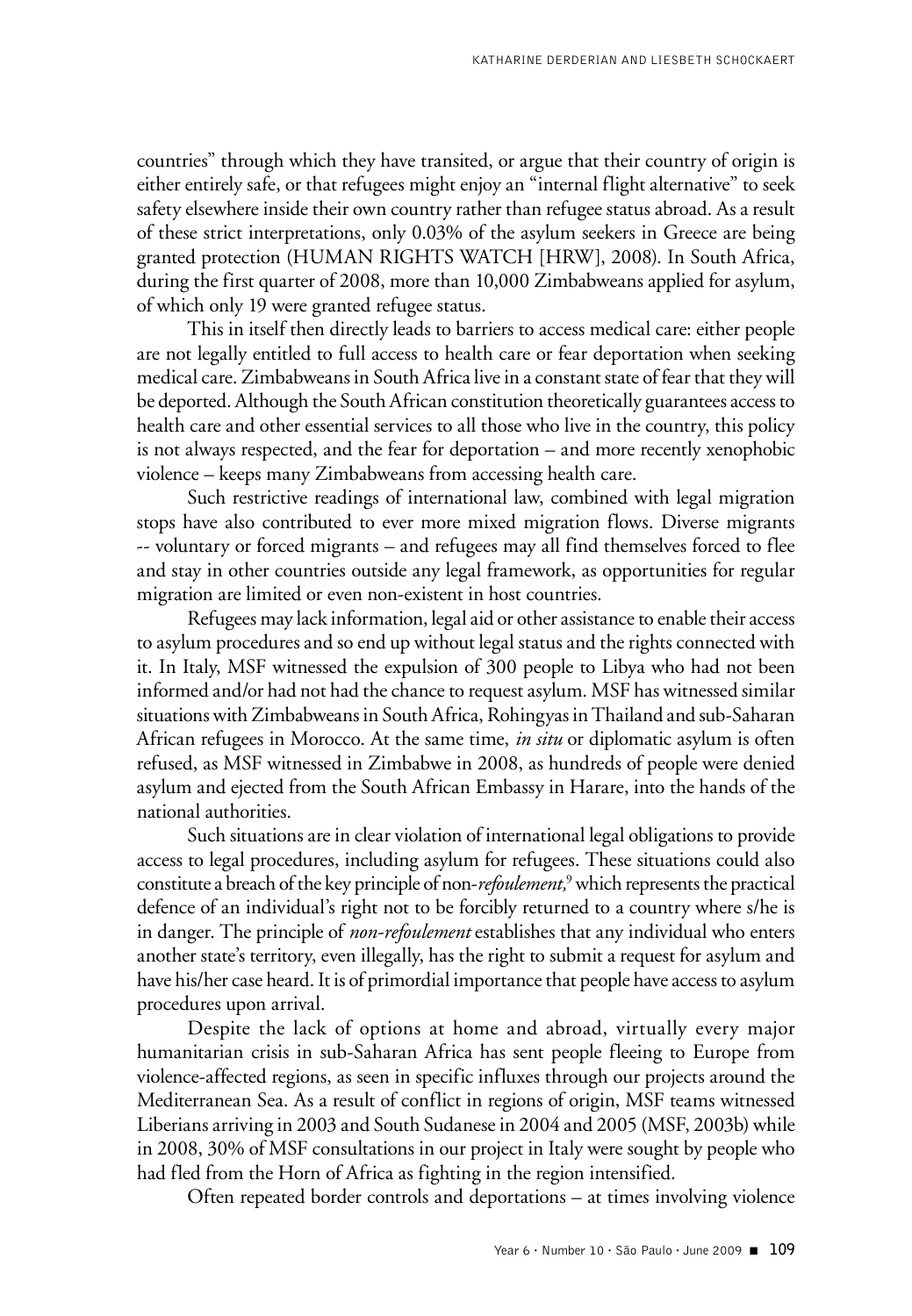or the threat of violence – result in physical trauma, stress and anxiety. In Morocco, injuries caused by violence at the hands of the police, other authorities and smugglers are one of the most frequent reasons for migrants to seek medical treatment from MSF.

These non-arrival policies also force refugees to take higher risks to reach a safe haven – resulting not in fewer new arrivals, but ever more deaths and risks to the health of those seeking refuge. In Yemen, over 1400 persons were reported dead and missing trying to cross the Gulf of Aden in 2007 alone. In Morocco, MSF teams have noticed that the increase in border controls between the coasts of Morocco and Spain has had a marked impact on the routes taken by migrants. People used to try to cross the razor wire fence at Ceuta and Mellilla, the two Spanish enclaves bordering Moroccan territory, or sail over the narrow strait of Gibraltar with "pateras" (small boats). Now, they increasingly travel with bigger ships from southern Mauritania and Senegal toward the Canary Islands – making their journey longer and more dangerous. At the same time, despite increasingly strict counter-measures, 2008 saw a dramatic increase in the number of boats landing on Lampedusa, Italy. By August 2008, 17,340 persons had landed – compared to 11,889 people in total throughout the previous year.

Not only did these refugees face additional and greater risks to reach safety, but restrictive policies also culminated in a failure to distinguish people seeking protection from other migrants arriving with the help of smugglers. Indeed, by forcing people to flee with the help of smugglers in order to reach safety, such restrictions also expose refugees both to the criminal violence of smugglers (e.g. *gumaguma* gangs in South Africa, mafia in Malaysia and Yemen), as well as to a public and political perception of refugees and migrants less as victims of smuggling than as criminals by their association with smugglers.

In recent years, MSF has also seen states intensifying their use of detention as a deterrent measure toward asylum seekers and undocumented migrants. As seen in most of MSF projects, detention often involves harsh living conditions – sometimes in the longer term – in which people's health is unnecessarily put at risk. In Malta, MSF medical figures confirm that over 30% of new arrivals are in good health. Yet, follow-up consultations reveal a different pattern of morbidity, much of which is directly linked to living conditions in detention centres. Among refugees and migrants in these detention settings, MSF finds widespread skin diseases, diarrhoea, respiratory tract infections and mental health needs, all mainly connected with overcrowding and poor hygiene conditions. While most refugees and migrants have survived traumatic life events and developed effective coping mechanisms and strategies, further stress related to detention, such as overcrowding, lack of privacy, harsh conditions and uncertainty regarding their future can impact profoundly on individuals' mental health, well being and ability to function. The longer people stay in detention, the higher the incidence of mental health disorders such as anxiety and depression. Inside detention centres, MSF supports health authorities to ensure medical care for people temporarily held there, while monitoring the living conditions affecting the health of the detainees. Finally, MSF works to ensure specific attention and/or release to more open settings for particularly vulnerable individuals in the centres – the sick, minors and pregnant women.

By opening more projects in detention centres, MSF finds itself walking the fine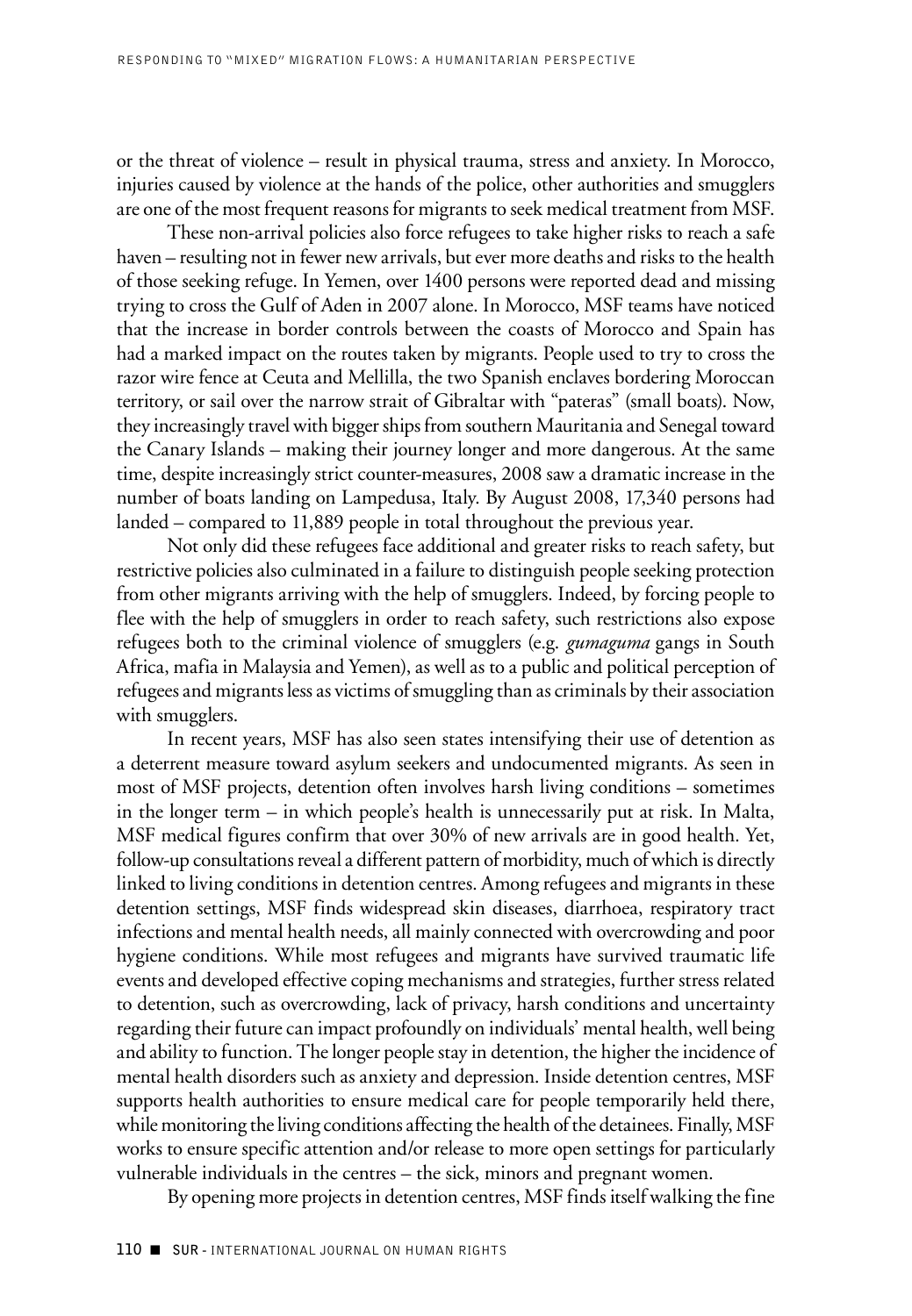line between providing much-needed care and becoming a service provider on behalf of states. Documenting and going public about the conditions in these centres and their impact is therefore an integral part of these MSF projects.<sup>10</sup>

From initial non-arrival policies and the lack of status determination frameworks to detention and deportation, such policies have direct and serious consequences on the health, well-being and dignity of people on the move, necessitating a humanitarian response where state responsibility has failed.

### **3. Barriers to Accessing Health Care**

Complicating an already precarious situation, numerous legal and practical barriers block refugees and migrants from accessing basic health care. In some countries, access to health care for undocumented migrants is explicitly restricted by law to emergency health care. In others, undocumented migrants have full access to health care, but even then, in practice this access remains complex due to costs, administrative obstacles and the global lack of available legal and practical information for both migrants and those assisting them. In addition, undocumented migrants may face language or cultural barriers, fear of being reported and facing deportation and/or the need to navigate complicated and changing procedures. If refugees and migrants arrive in an already weakened state, these barriers only further contribute to the deterioration of their health. Some states also impose fines or other sanctions against people, including doctors, who give assistance to undocumented migrants without denouncing their legal status to the authorities.

In Thailand, where MSF has assisted Burmese refugees and migrants since March 2005, Burmese face a complicated registration process together with barriers of discrimination, language and transport costs when seeking medical care. The complex and expensive procedure for legal registration in Thailand is complicated by almost annual changes in regulations for immigration and refugee status determination. In some cases, migrants turn to paid brokers to help with the necessary paperwork and contacts with the authorities. Without legal status and a health card, migrant workers must pay the full and usually unaffordable cost of medical treatment. For example, a caesarean delivery in the hospital could cost over 10,000 baht (US\$300 or 200) – the equivalent of over three months' wages for an average migrant. Seeking medical care also exposes migrants to possible detection while travelling to health care structures and to being reported by hospital staff, both of which could result in detention and deportation.

Besides registration, many other barriers prevent Burmese refugees and migrants from seeking medical care: language differences, costs of travel and care and a lack of confidence in the public health system due to language differences and compounded by the unwelcoming attitude of some medical staff. All these factors come together to prevent many migrants from seeking treatment until their condition is very serious. Burmese refugees and migrants in Thailand are just one example, MSF has witnessed similar problems in South Africa, Belgium and other contexts.

As a humanitarian organization, MSF responds to the lack of access to care, providing medical and other basic needs of refugees and migrants, without regard to their legal status.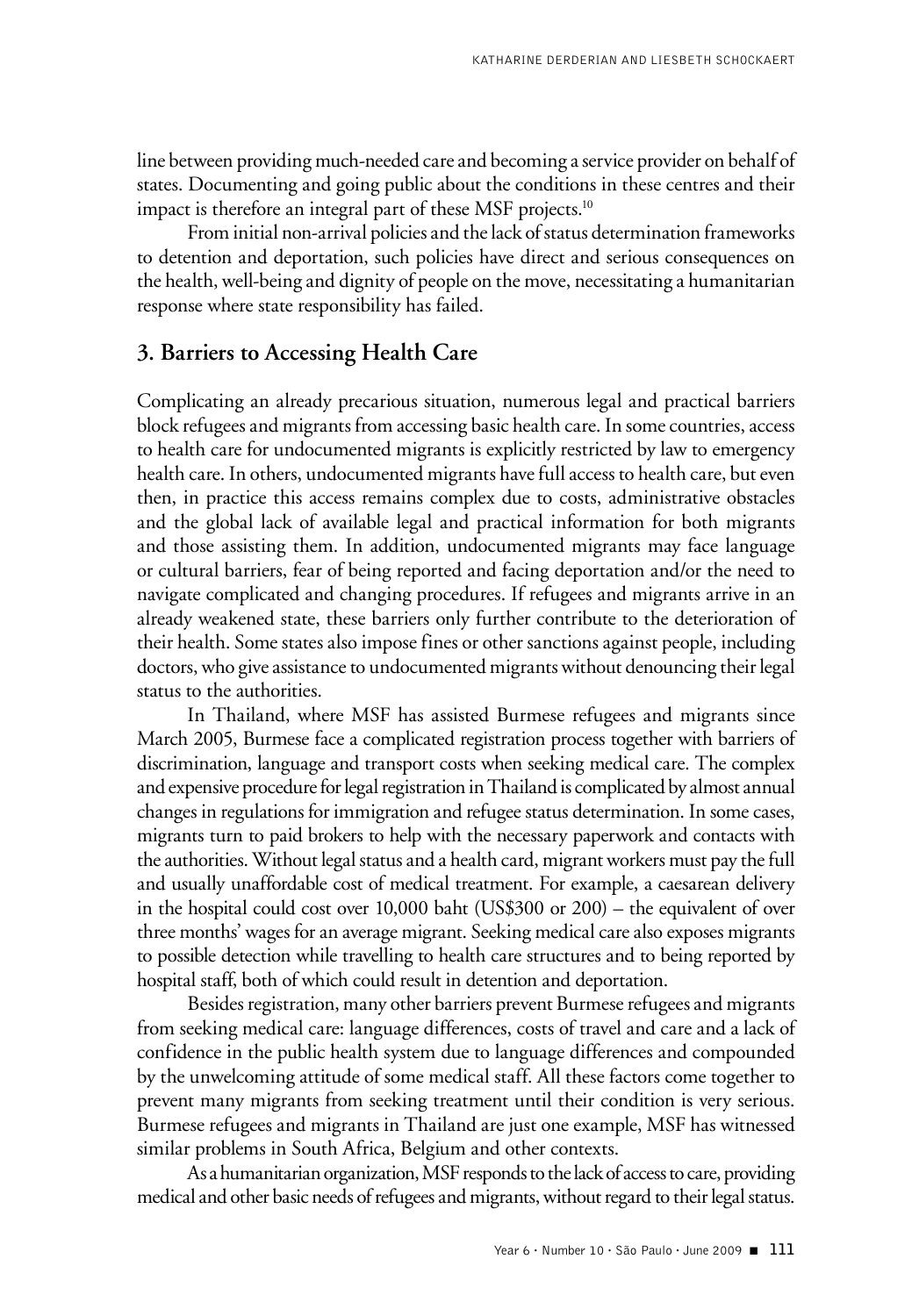Many of those seeking care with MSF have fled war and violence, arriving in a vulnerable state from their countries of origin where MSF also works to address the impact of violence. Yet, at the level of host countries, the concrete result of legal, policy and practical barriers facing migrants leave MSF with multiple barriers to access and assist them.

### **4. In conclusion: "mixed" flows and the challenge to humanitarians**

With the current pressures, refugees and migrants – arriving in mixed flows – remain hidden in urban settings and are practically impossible to openly and safely target for assistance. By contrast to classic refugee camp settings, few legal frameworks outline this population's rights to assistance, state obligations to grant access to humanitarian actors or general guidelines for the negotiation of humanitarian access. Also by contrast to typical refugee camp settings of the past, many host countries are headed by stronger governments that may resist recognition of refugees or humanitarian needs within their borders.

In contexts of violence and displacement, MSF has long advocated for a preservation of humanitarian space – states' and other actors' recognition and respect for humanitarians' independent action to assess needs and assist the most vulnerable. The ever more restrictive legal and practical barriers facing refugees and migrants challenge us to find ways both to reach them where they are – but also to find language and means to advocate toward states for greater responsibility to assist and protect refugees and to ensure that humanitarian actors have space to access and assist them where gaps remain.

Providing medical care and advocating for access to health for migrants in mixed flows is one starting point, but we and other humanitarian actors are challenged to remain vigilant and responsive to the needs of populations on the move, who remain vulnerable and too often hidden from view.

# **References**

- EUROPEAN UNION. **Frontex**: Libertas, Securitas, Justitia. [n.d.]. Available at: <http:// www.frontex.europa.eu/>. Last accessed on: 06 09 2009.
- HARVEY, Paul; LIND, Jeremy. Dependency and Humanitarian Relief: A critical analysis. **HPG Report**, n. 19, 2005. Available at: <http://www.odi.org.uk/resources/hpgpublications/reports/19-dependency-humanitarian-relief-critical-analysis.pdf>. Last accessed on: 29 May 2009.
- HUMAN RIGHTS WATCH [HRW]. **Stock in a Revolving Door**. New York: 2008. Available at: <http://www.hrw.org/en/reports/2008/11/26/stuck-revolving-door-0>. Last accessed on: 29 May 2009.
- LOESCHER, Gil; MILNER, James. **Protracted Refugee Situation in Thailand**: towards solutions. Presentation to the Foreign Correspondents' Club of Thailand. 2006. Available at: <http://www.refugees.org/uploadedFiles/Investigate/Anti-Warehousing/Countries/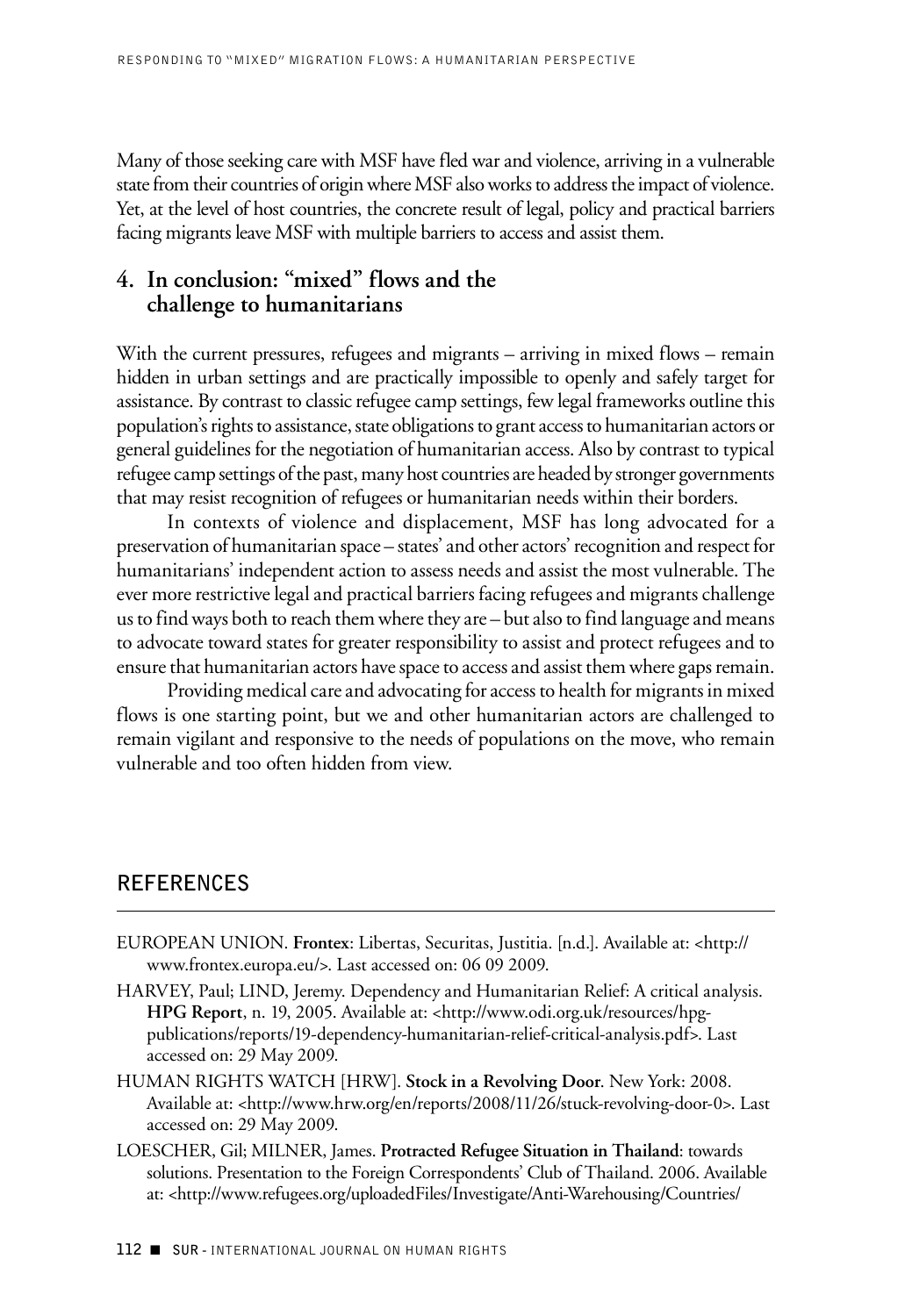Loescher%20and%20Milner%20060201%20PRS.pdf>. Last accessed on: 29 May 2009. Médecins Sans Frontières [MSF]. **A Refugee Camp in the Heart of the City**.

[n.d.]. Available at: <http://www.doctorswithoutborders.org/events/refugeecamp/ home/>. Last accessed on: 06 Sept. 2009.

. **Border Stories**: an awareness campaign by Médecins Sans Frontières on the world's refugess and displaced persons: Teacher's Guide for primary and secondary school teachers. Oct.-Nov. 2002. Available at: <http://www.doctorswithoutborders. co.nz/education/resources/borderstories-tg.pdf>. Last accessed on: 06 09 2009.

. **Chronologie des Évènements 1969-1989**. Paris: 2003a. Available at: <http://www. msf.fr/drive/ppp-honduras-chrono-vf.pdf>. Last accessed on: 29 May 2009.

. **MSF expands activities in 'Hotel Africa', Rome**. Geneva: 2003b. Available at: <http://www.msf.org/msfinternational/invoke.cfm?objectid=9AA2DF7A-C5BC-490C-8DD582C38EE85B28&component=toolkit.article&method=full\_html>. Last accessed on: 29 May 2009.

. **Fruits of Hypocrisy**: History of who makes agriculture… hidden: Survey on life and health conditions of foreign workers employed in Italian agriculture. 2005a. Available at: <http://www.aerzte-ohne-grenzen.at/img/db/msfmedia-2598.pdf>. Last accessed on: 29 May 2009.

. **Violence and Immigration**: Report on Illegal sub-Saharan Immigrants in Morocco. 2005b. Available at: <http://www.statewatch.org/news/2005/oct/MSFmorocco-2005.pdf>. Last accessed on: 29 May 2009.

. **Lampedusa shipwrecks - and the number of victims continues to increase**. Geneva: 2007a. Available at: <http://www.msf.org/msfinternational/invoke. cfm?objectid=BA85F400-15C5-F00A-25DA2E70E3BFE3C9&component=toolkit. article&method=full\_html>. Last accessed on: 29 May 2009.

. **Le coût humain de la detention**: Les centres fermés en Belgique. Brussels: 2007b. Available at: <http://www.mrax.be/IMG/detention.pdf>. Last accessed on: 29 May 2009.

. **MSF dénonce le coût humain des centres fermés pour étrangers en Belgique**. Brussels: 2007c. Available at: <http://www.msf-azg.be/fr/main-menu/actualites/infos/ news-detail/table/34.html>. Last accessed on: 29 May 2009.

. **"We are worth nothing"**: Refugee and Asylum Seeker Communities in Malaysia. Brussels: 2007d. Available at: <http://www.msf.org/msfinternational/invoke.cfm?comp onent=report&objectid=E5ED7E8F-15C5-F00A-25A843B563FAB64A&method=full\_ html>. Last accessed on: 29 May 2009.

. **International Activity Report 2007**. Geneva: 2008a. Available at: <http://www.msf. org/source/actrep/2007/fr/MSF\_FR\_AR\_final.pdf>. Last accessed on: 29 May 2009.

. **MSF calls upon South African authorities to immediately stop deportation of Zimbabweans**. Geneva: 2008b. Available at: <http://www.msf.org/msfinternational/ invoke.cfm?objectid=D3341261-15C5-F00A-257A117997E83742&component=toolkit. pressrelease&method=full\_html>. Last accessed on: 29 May 2009.

. **MSF provides essential health care to Zimbabwean migrants in South Africa**. Geneva: 2008c. Available at: <http://www.msf.org/msfinternational/invoke. cfm?objectid=28006043-15C5-F00A-254DEA69B6E5E96E&component=toolkit. article&method=full\_html>. Last accessed on: 29 May 2009.

. **MSF responds to outbreaks of violence in Johannesburg, South Africa**. Geneva: 2008d. Available at: <http://www.msf.org/msfinternational/invoke.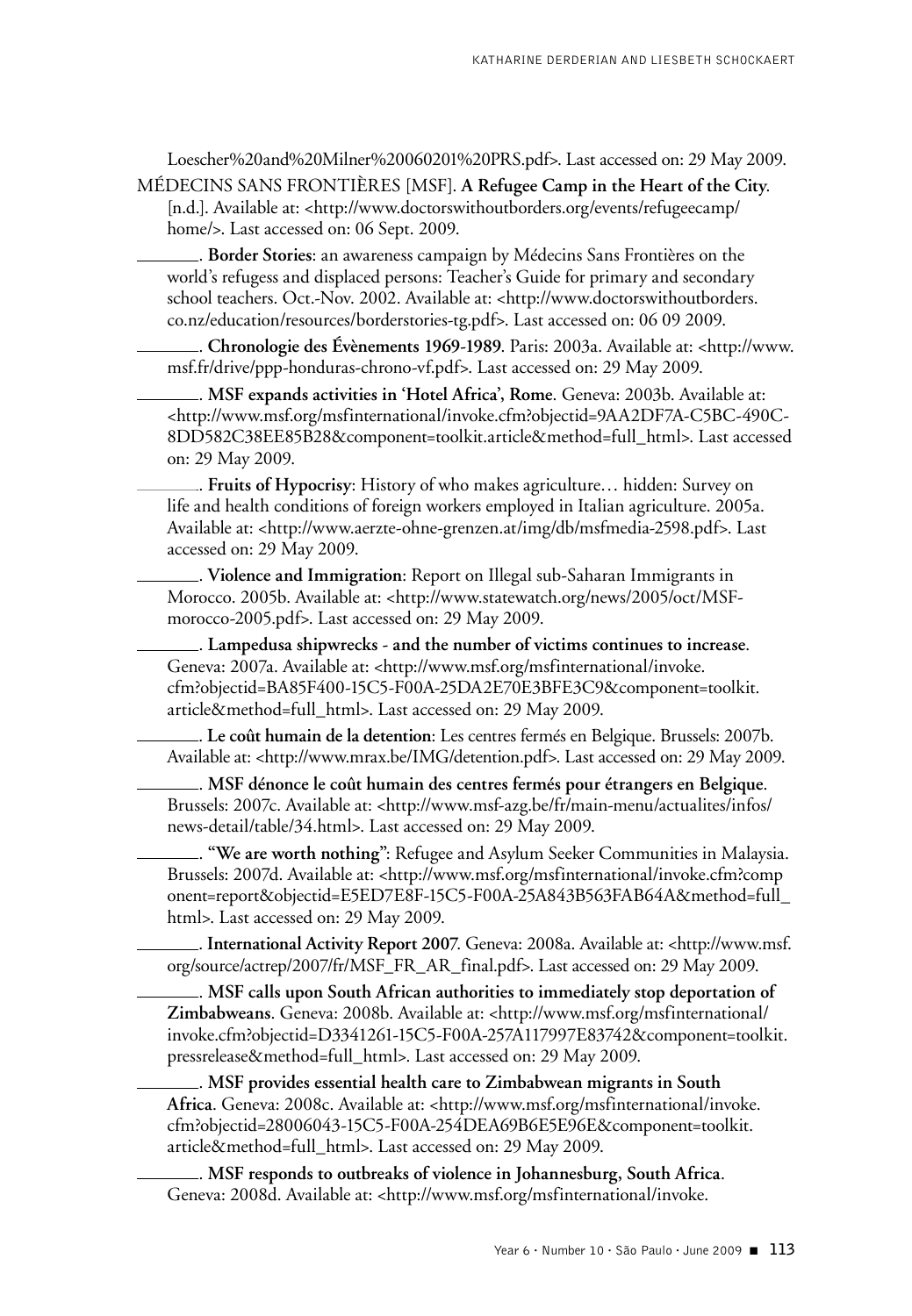cfm?objectid=05F37455-15C5-F00A-2558B258913F373A&component=toolkit. article&method=full\_html>. Last accessed on: 29 May 2009.

. **No Choice**: Somali and Ethiopian Refugees, Asylum Seekers and Migrants crossing the Gulf of Aden. 2008e. Available at: <http://www.msf.org/source/countries/ middleeast/yemen/2008/MSF\_report\_no\_choice.pdf>. Last accessed on: 29 May 2009.

ORGANIZATION OF AFRICAN UNITY [OUA]. **Convention governing the Specific Aspects of the Refugee**. 1969.

. **Cartagena Declaration on Refugees**. 1984.

PONT, Amy. A Crisis in the Dark: The Forgotten Refugees. **UN Chronicle Online Edition**, New York, v. XLIII, n. 3, 2006. Available at: <http://www.un.org/Pubs/ chronicle/2006/issue3/0306p38.htm>. Last accessed on: 29 May 2009.

United Nations [un]. **Convention relating to the Status of Refugees**. GA/RES 2198 (XXI). 1951.

. High Commissioner for Refugees [UNHCR]. **Protracted Refugee Situations.** UN Doc. EC/54/SC/CRP.14. 2004.

. . **State of the World's Refugees 2006**. New York: Cambridge University Press, 2006. ch. 5. Available at: <http://www.unhcr.org/publ/PUBL/4444afcb0.pdf>. Last accessed on: 29 May 2009.

### **NOTeS**

**1.** E.g. Refugee from Burma – patient at an MSF project in Malaysia: "Life back home was impossible. We had virtually no income. We would only have meat once a month. My father had a small plot of land and grew food. But when he died, the government took our land away. If I wanted to use my father's land, I would need to rent it. I could not afford this. I left because I had to survive." E.g. People leaving Zimbabwe often recount to MSF staff stories of flight, which include both political persecution and flight for economic survival.

**2.** For more information on MSF public campaigns on refugees, see MSF ([n.d.]; 2002).

**3.** UNHCR defines a protracted refugee situation as: "one in which refugees find themselves in a long-lasting and intractable state of limbo. Their lives may not be at risk, but their basic rights and essential economic, social and psychological needs remain unfulfilled after years in exile. A refugee in this situation is often unable to break free from enforced reliance on external assistance" (UNHCR, 2004, p.1).

**4.** For a critical review on the question of aid dependency (frequently with a view toward refugee situations), arguing that transparent and reliable assistance to needs should be the focus of aid rather than avoidance of dependency, see Harvey and Lind (2005).

**5.** For instance, in 2007 Greece alone received more than 112,000 migrants. However, from a total of approximately 25,000 registered asylum claims, only eight persons were granted refugee status – the main nationalities in MSF consultations were people originating from Iraq, Afghanistan, Somalia and Pakistan.

**6.** MSF has been active in Malta since August 2008.

**7.** MSF worked on the southernmost island of Italy, Lampedusa, from 2002 to 2008 (MSF, 2007a).

**8.** For instance, within the European Union there are now common visa policies, carrier sanctions on carriers carrying undocumented migrants, and extra-territorial controls conducted by airline staff and immigration officers stationed abroad to hinder unwanted arrivals. An EU agency, Frontex, was created to increasingly cooperate on border control. For more info on Frontex, see European Union ([n.d.]).

**9.** Art. 33 of the 1951 Refugee Convention and considered to be customary law.

**10.** See, e.g. MSF (2007c), together with a more in-depth documentation report MSF (2007b). Similar work in detention centres was carried out in Malaysia (see above).